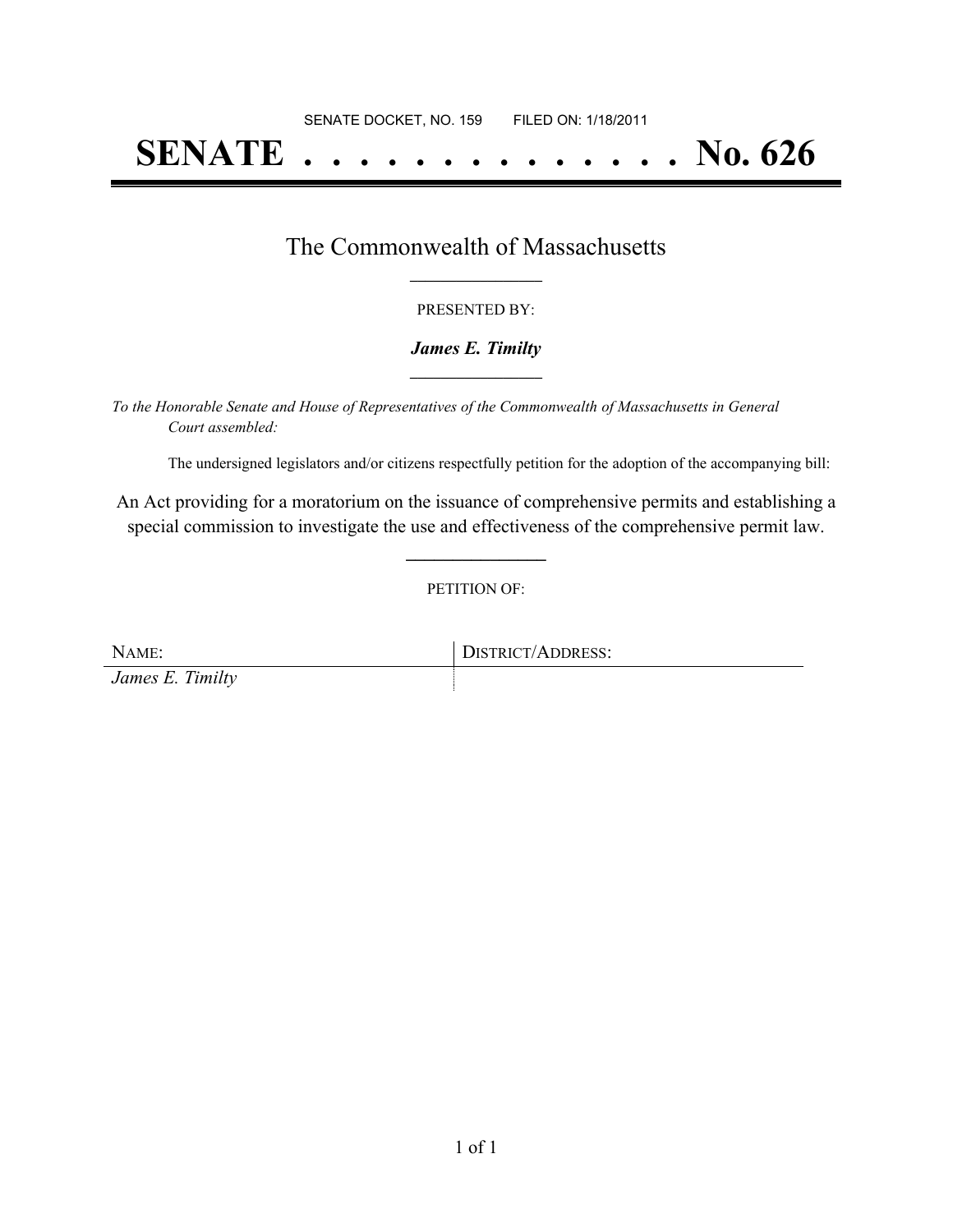## SENATE DOCKET, NO. 159 FILED ON: 1/18/2011

# **SENATE . . . . . . . . . . . . . . No. 626**

By Mr. Timilty, petition (accompanied by bill, Senate, No. 626) of Timilty for legislation for a moratorium on the issuance of comprehensive permits and establishing a special commission to investigate the use and effectiveness of the comprehensive permit law [Joint Committee on Housing].

### [SIMILAR MATTER FILED IN PREVIOUS SESSION SEE SENATE, NO. *663* OF 2009-2010.]

## The Commonwealth of Massachusetts

**\_\_\_\_\_\_\_\_\_\_\_\_\_\_\_ In the Year Two Thousand Eleven \_\_\_\_\_\_\_\_\_\_\_\_\_\_\_**

An Act providing for a moratorium on the issuance of comprehensive permits and establishing a special commission to investigate the use and effectiveness of the comprehensive permit law.

Be it enacted by the Senate and House of Representatives in General Court assembled, and by the authority *of the same, as follows:*

| $\mathbf{1}$   | SECTION 1. Notwithstanding any general or special law or regulation to the contrary, no        |
|----------------|------------------------------------------------------------------------------------------------|
| $\overline{2}$ | public agency, nonprofit organization or limited dividend organization shall be granted a      |
| 3              | comprehensive permit as provided under sections 20 to 23, inclusive of chapter 40B of the      |
| 4              | General Laws for a period of 3 years from the effective date of this act.                      |
| 5              | SECTION 2. There shall be a 9 member special commission for the purpose of                     |
| 6              | investigating the use and effectiveness of the "comprehensive permit law", sections 20 to 23,  |
| 7              | inclusive of chapter 40B of the General Laws. The commission shall consist of the secretary of |
| 8              | administration and finance or his designee; the secretary of housing and economic development  |
| 9              | or his designee; the secretary of transportation and construction or his designee; 2 members   |